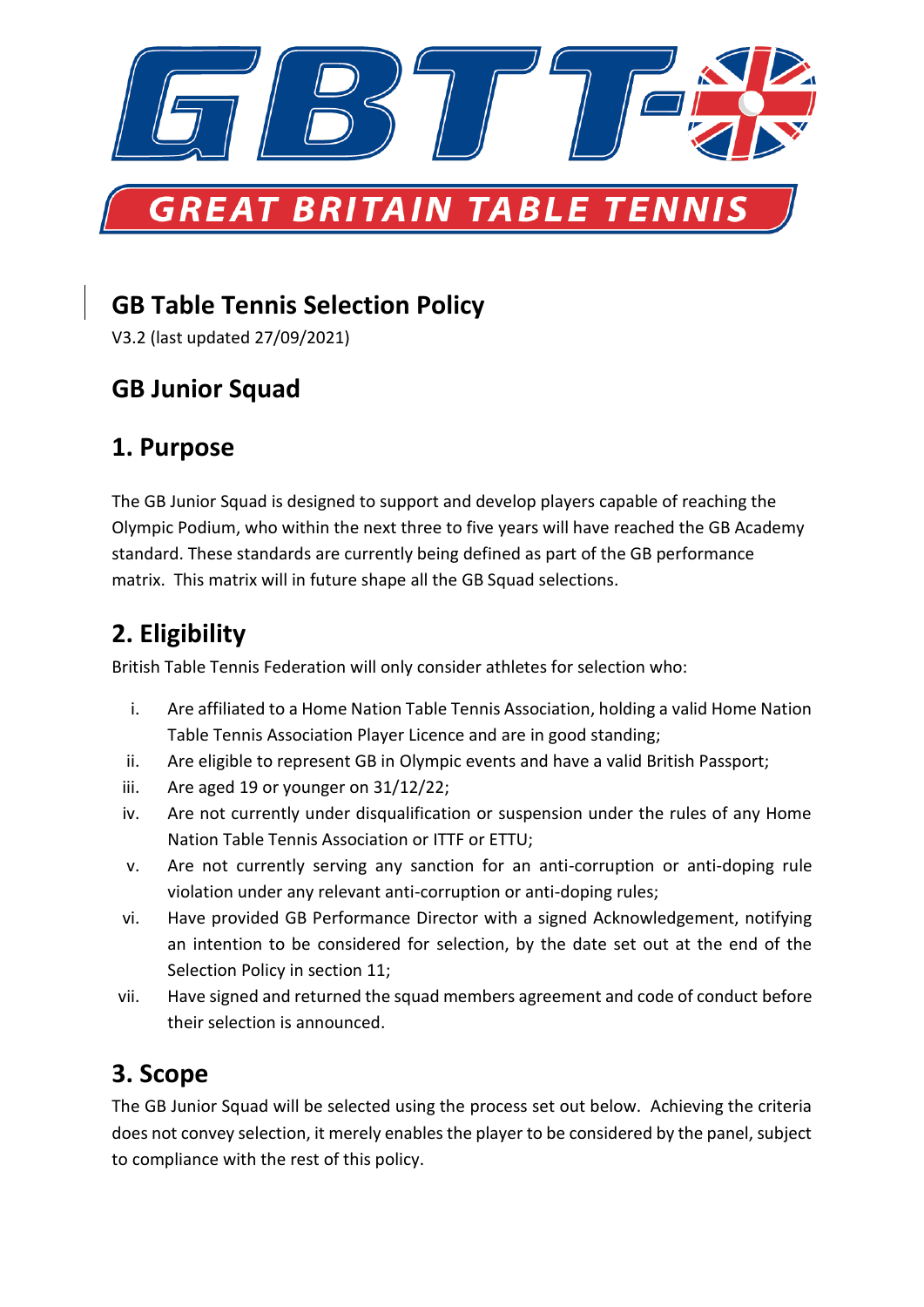

- i) Selection period: Unless deselected (see point 10) or otherwise noted players will be selected for a minimum of 12 months from the date of selection.
- ii) Players may be considered at any time provided they have met the minimum criteria set out below (point 4).
- iii) Once players are selected, they will be required to achieve the performance objectives agreed with them, which may differ from the criteria set out. Provided they have achieved their agreed objectives (and remain eligible) they may be selected for a subsequent 12-month period(s).
- iv) GB Junior Squad members will be given at least six weeks' notice of their future selection outcome.

#### **4. Criteria**

The GB Junior Squad has two tiers

- i) Performance Squad
- ii) Development Squad

Each Squad has different criteria for consideration and a different support level. There is also a different timescale for the initial selections.

#### **a) Performance Squad**

Eligible athletes will be considered for the Performance Squad if they have achieved at least ONE of the following:

- i. Hold a top-50 WTT or ITTF Junior or Cadet ranking for two or more months within the last 12-month period;
- ii. Reached at least the Q-Final of a WTT Youth Star or Star contender (or ITTF Youth event) competition within the last 24 months.

The selection panel will review all eligible players and, in considering which (if any) players to select, will consider the following (non-exhaustive) factors and criteria, giving such weight to such factors as it sees fit in its discretion:

- (i) Performances in international competitions
- (ii) Two best wins as defined by the opponents ranking at the time of competition (these wins will only be accepted in WTT/ITTF ranking point events).
- (iii) Performances in WTT or ITTF ranking events
- (iv) WTT/ITTF ranking profile
- (v) Player's development potential and ability to represent GB at future Olympic Games
- (vi) Team engagement and commitment to team competitions as experienced by the selection panel
- (vii) Any other information that the selection panel may deem relevant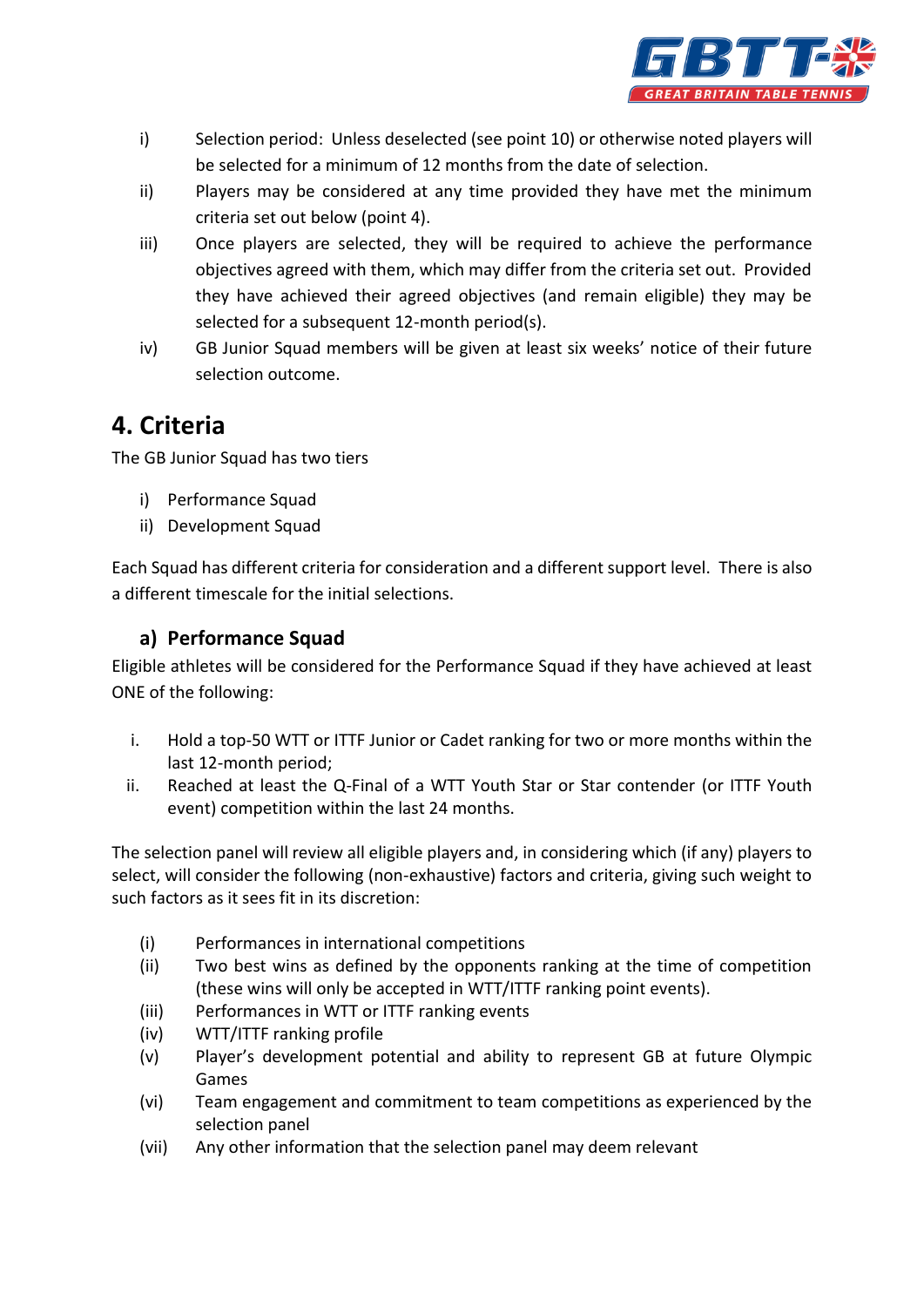

#### **b) Development Squad**

Eligible athletes will be considered for the Development Squad if they have achieved ALL of the following:

- i. Nominated by their Home Nation lead coach AND
- ii. A member of a Home Nation Squad at the time of nomination and remain a member for the duration of their membership of this Squad AND
- iii. The GB Head Coach (or representative) has endorsed the nomination by the Home Nation lead coach.

On receipt of a signed selection policy, each player will be sent a video request to submit to the GB Head Coach for consideration for endorsement.

Development Squad applicants will then attend the assessment camp on 20-21 November 2021 in Nottingham. Accommodation and food costs will be covered.

# **5. Selection Panel**

A selection panel (all with voting rights) will be established comprising:

- i. GB Performance Director (Chair)
- ii. GB Head Coach
- iii. Table Tennis England Head of England Performance
- iv. Table Tennis Wales National Coach
- v. Table Tennis Scotland Director of Performance
- vi. Table Tennis Ireland National Coach (or similar as agreed by Table Tennis Ulster)

An independent observer(s) (non-voting) will attend the selection meetings and ensure the selection process follows the requirements of this policy.

Additional experts may be asked to provide evidence and/or advice to the selection committee, at the request of the Chair.

In the event of any conflict of interest for any member, the British Table Tennis Federation conflict of interest policy should be adhered to. Any member with a conflict of interest shall not be entitled to vote on that issue.

### **6. Kit**

If a suitable partner is found, players will be expected to wear GB kit when attending GB training, however in the absence of it, they should wear their HN kit.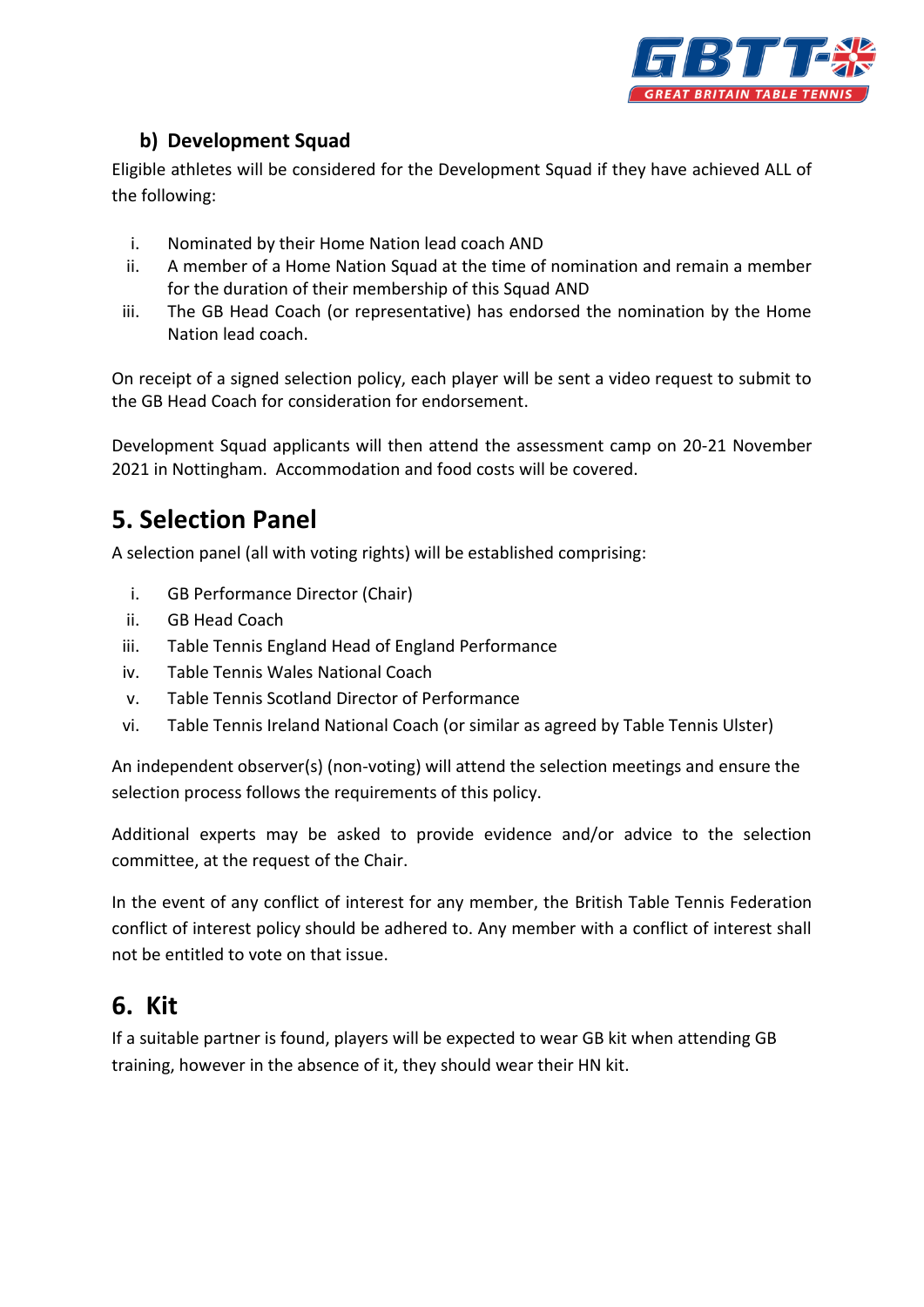

### **7. Programme Requirements**

#### **a) Performance Squad**

- i) Members of the GB Junior Performance Squad will be required to agree their annual plan and goals with the GB Performance Director, GB Head Coach and HN National Coach. These will be reviewed on at least a quarterly basis. Support for these squad members will be agreed within this annual plan and subject to available funding and progress against the annual plan. Players will identify their lead coach or chose to nominate the GB Head Coach as their Coach.
- ii) Performance Squad players who chose to nominate the GB Head Coach as their lead coach will be expected to be base their training at the GB Training Base at University of Nottingham as much as is practical. The volume of this will be agreed as part of the annual plan. They will also be expected to attend the GB Junior Squad Camps.
- iii) For Performance Squad players who chose to work independently, they will be able to attend the training base for GB camps and at other times to be agreed with the GB Head Coach.

#### **b) Development Squad**

- iv) Members of the GB Junior Development Squad will be required to submit their annual plan and goals to the GB Performance Director, GB Head Coach and HN National Coach. These will be reviewed on at least a quarterly basis. GB support for these squad members will be agreed within this annual plan and subject to available funding and progress against the annual plan. Players must nominate their lead coach or request support from the GB Coaching Team.
- v) Development Squad players must continue to attend their Home Nation Squad programme.
- vi) Development Squad players will be expected to attend GB camps unless a Home Nation camp or competition takes priority.

### **8 Injury, Illness and Pregnancy.**

i) It is highly likely that players will, at some point in their career, suffer a performance limiting injury or illness (either physical or mental). Throughout a player's membership of the GB Junior Squad, rehabilitation from injury/illness will be managed by the GB medical team (working with an athlete's own external practitioners where relevant), in conjunction with their HN Coach, the GB Head Coach (or equivalent) and GB Performance Director. Provided a player makes every effort to adhere to their rehab/prescribed treatment and follow medical advice (and not do [or fail to do] anything which may jeopardise their recovery/return to performance), their Squad membership (and associated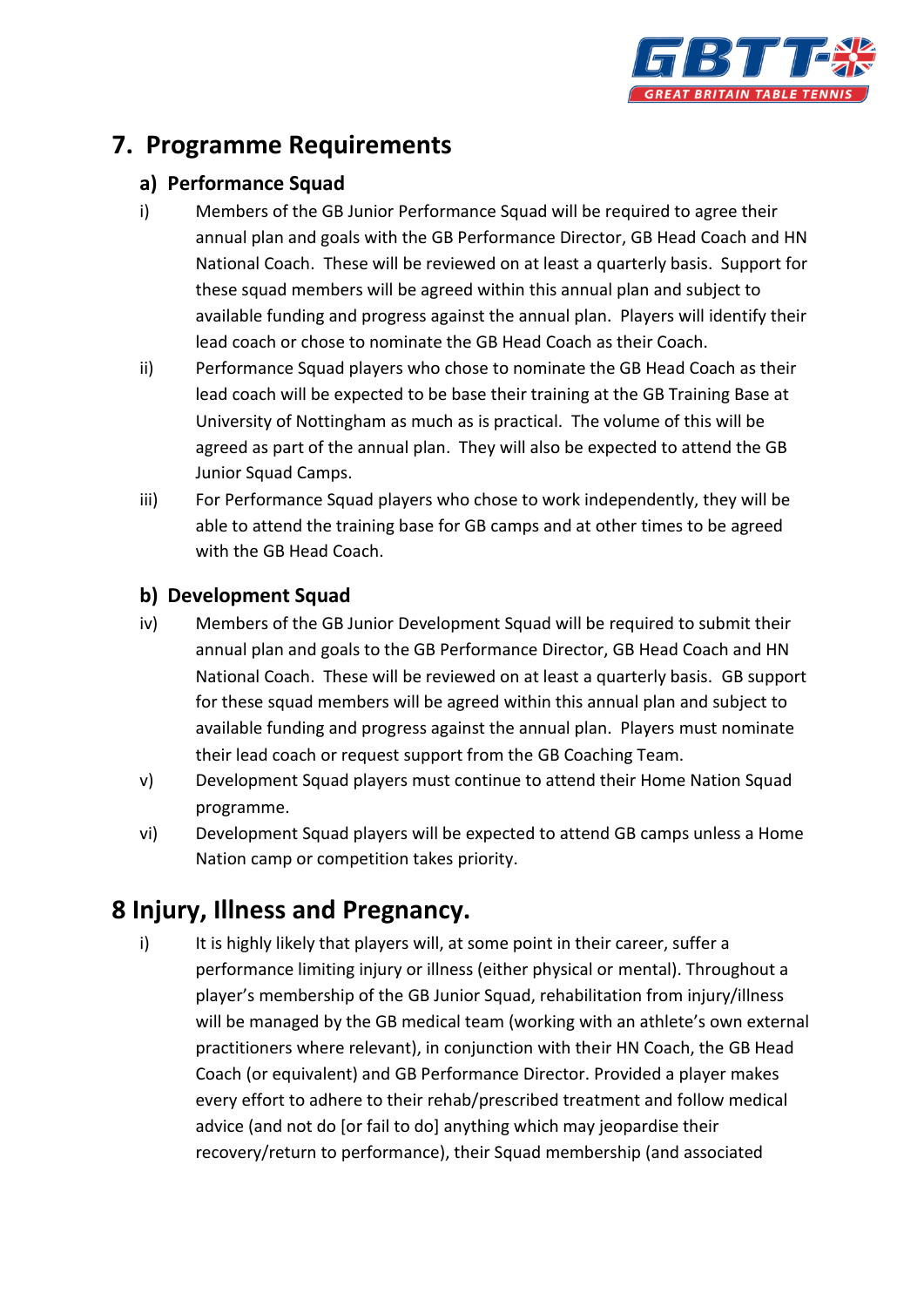

support) will continue at its current level until the players selection year is ending as outlined in 3iv.

- ii) At this time, the Squad membership of athletes affected by a significant performance limiting injury or illness in any given selection year will be afforded a certain amount of protection.
- iii) Athletes who are unable to satisfy their agreed objectives or the criteria set out in this policy due to significant injury/illness in the current selection year may be retained by the Selection Panel for a subsequent 12-month period.
- iv) In retaining an athlete on the GB Junior Squad who has not met their agreed objectives or the Criteria set out in this policy due – either in full or part – to a performance limiting injury/illness, the Selection Panel may add return-to-fitness (relative to the specific injury or illness) performance conditions to that player's membership that they will be expected to meet in order to be retained for the whole year, or in future years. These conditions may explicitly require a player to engage with appropriate science/medicine staff to support any ongoing medical or illness issues, and engage in any testing/monitoring as reasonably required
- v) Athletes who are NOT currently a member of the GB Junior Squad will not be afforded the same protections relating to performance limiting injury/illness as described above. Potential new members who are offered Squad membership may be expected to undergo a medical screening/profiling process prior to their place being confirmed. Should they have a current performance limiting injury/illness at the start of their year, the prognosis of which is deemed likely to have an impact on the athlete's ability to progress GB TT reserve the right to withdraw their place on the Squad.
- vi) Pregnancy: In the event that player does become pregnant during their selected year, the player would be expected to agree a reasonable and appropriate training and competition programme with the GB Performance Director and Head Coach (or equivalent) that would timetable and plot the return of the player after childbirth to full competitive level, allowing them to satisfy the aims of the GB Junior Squad (i.e. progress to future Academy and then Olympic Podium).

Provided the player adheres to this reasonable and appropriate training and competition plan throughout pregnancy (and for the agreed period after childbirth), the athlete's Squad status (and the associated support) will be protected. Should the player struggle to adhere to this plan with our ongoing support or change their mind about their continued membership of the Squad, and/or they otherwise fail to satisfy the required criteria in the selection policy, their membership of the GB Junior Squad will end at the end of their current selection year (or after a 3-month transition period, whichever comes later).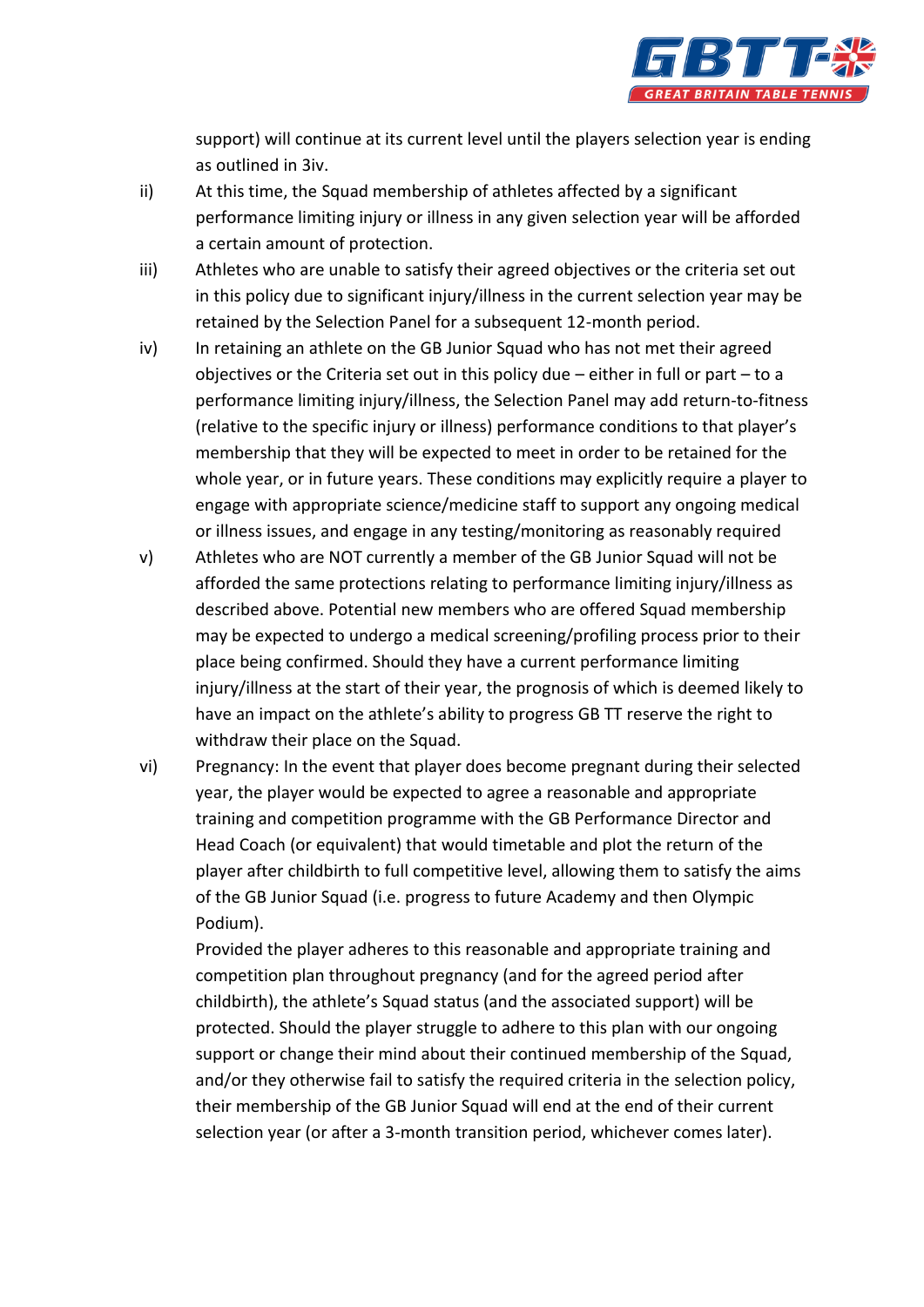

# **9. Media & Communication**

All selected athletes are required to adhere to the Social Media guidance which can be found on GB Table Tennis website [here.](https://tabletennisengland.co.uk/wp-content/uploads/2021/09/GBTT-Social-Media-Guidelines-v1.pdf)

All athletes, whether selected or not are required to keep the notification of their selection or non-selection confidential until directed by the GB Performance Director or representative.

# **10. De-Selection**

GB Table Tennis retains the right to deselect any selected athlete under any of the following circumstances:

- i. The player is no longer eligible for selection;
- ii. The player does not adhere to the code of conduct or Squad members agreement;
- iii. Any exceptional circumstances exist which in the reasonable opinion of the Selection Panel justify the non-selection or de-selection of the athlete concerned.

Any player who is de-selected will immediately be notified of the decision and the reason.

## **10. Appeals**

- i. Eligible players will have the right of appeal through the GBTT Selection Review Process which can be found [here.](https://tabletennisengland.co.uk/wp-content/uploads/2021/09/GBTT-Selection-Review-Policy-1.1.pdf)
- ii. The review request procedure is restricted to either non-selection or de-selection. The purpose of providing an eligible player with a right of review against nonselection is to provide the machinery for the correction of an error and is therefore limited.
- iii. The only grounds for review are selection policy has not been followed or the principles of natural justice have not been respected.

## **11. Timeline**

Initial squad selections are made according to the timescale set out below.

|                            | Performance Squad Deadline | Development Squad Deadline |
|----------------------------|----------------------------|----------------------------|
| Signed policy received by  | 15/10/21                   | 31/10/21                   |
| Nominated by HN Lead       |                            | 31/10/21                   |
| Coach by                   |                            |                            |
| Endorsed by GB Head Coach  |                            | 30/11/21                   |
| by                         |                            |                            |
| Assessment weekend         |                            | 20-21/11/21                |
| Players notified by        | 29/10/21                   | 17/12/21                   |
| <b>Squads Announced by</b> | 5/11/21                    | 10/01/22                   |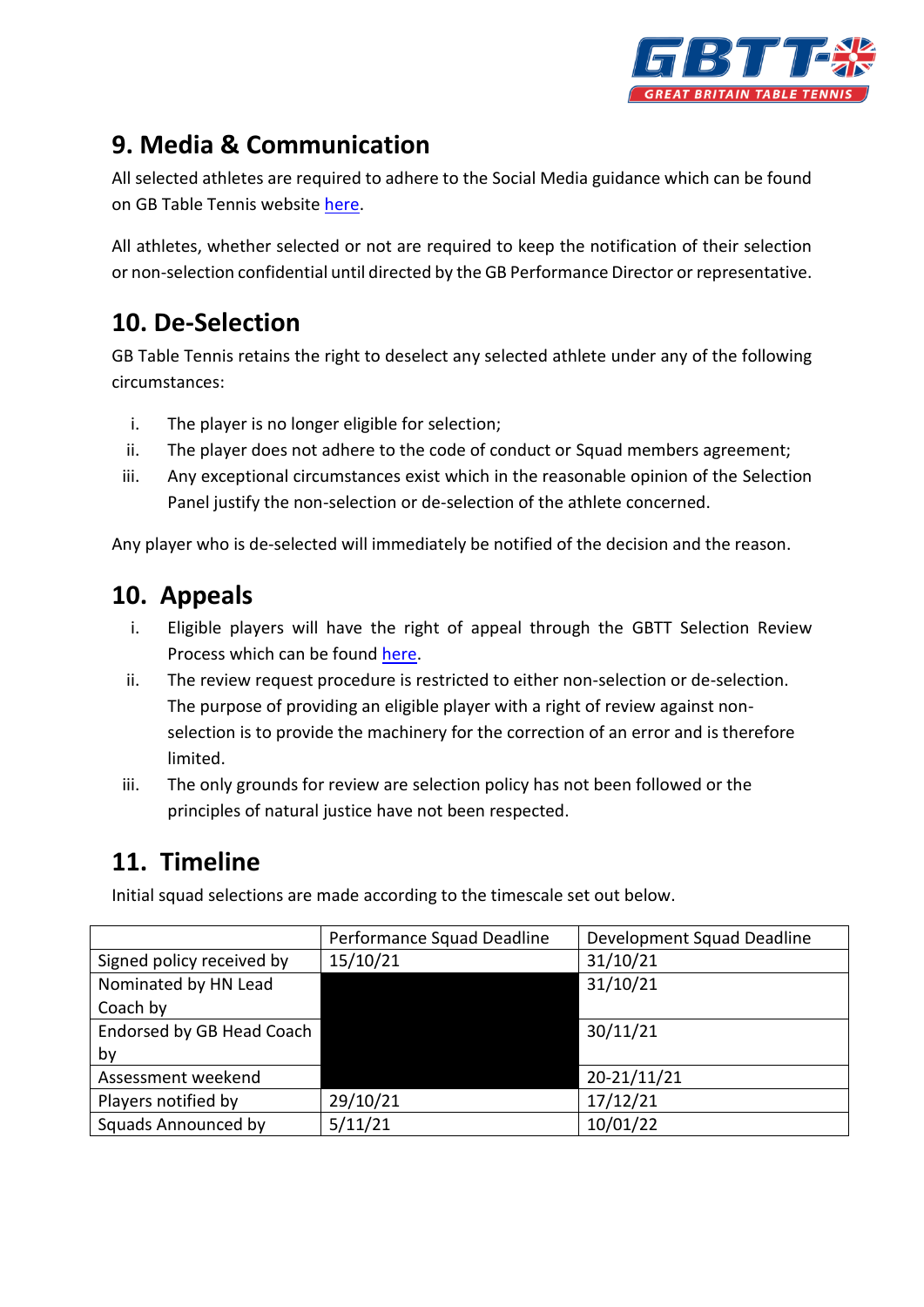

Following the initial selections, players who meet the criteria set out in this document and return a signed policy can be considered at any time. Players should allow up to eight weeks for Development Squad applications and four weeks for Performance Squad applications to be considered.

This policy will be reviewed annually.